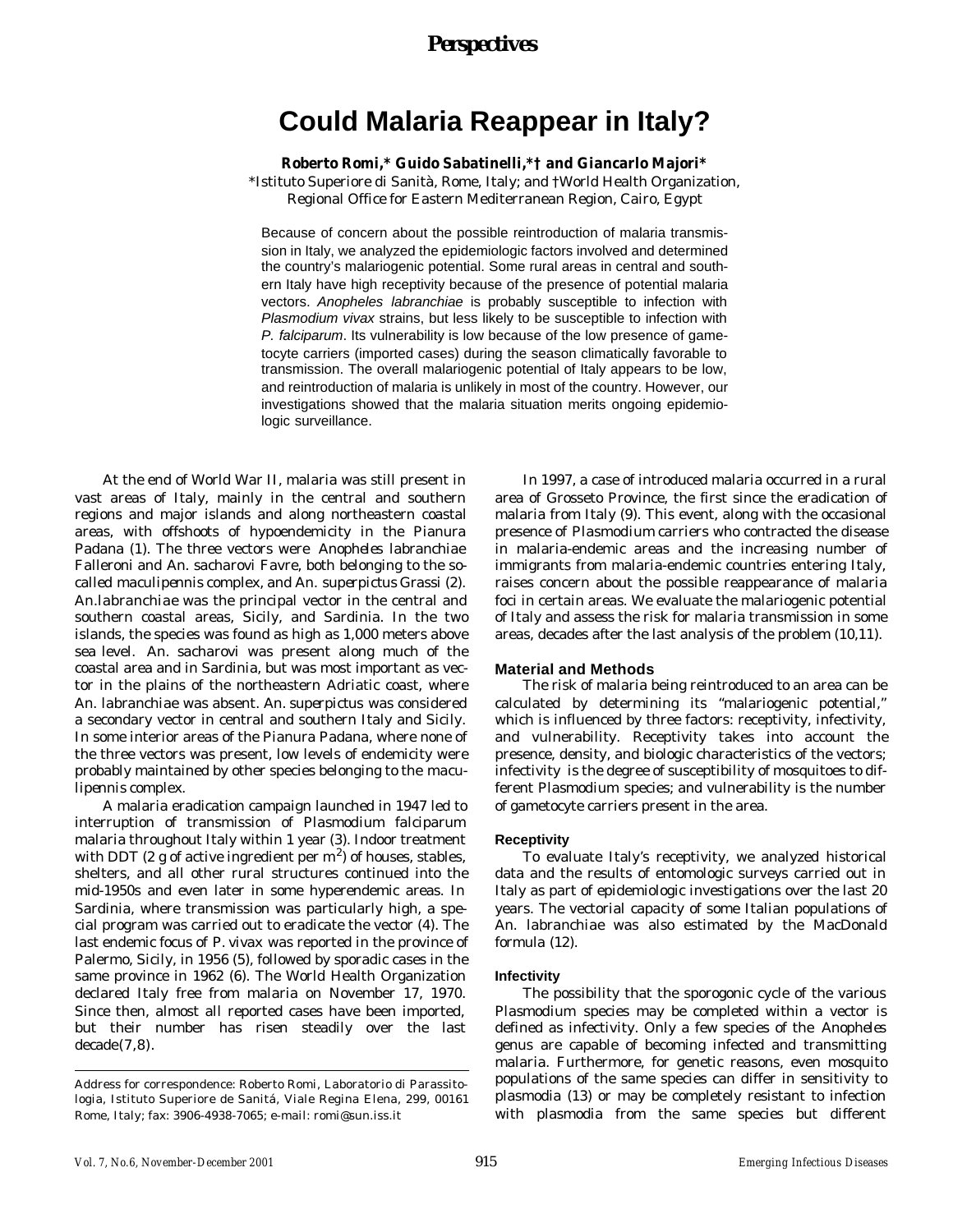# *Perspectives*

geographic areas. Infectivity in a mosquito population is a determining factor in the assessment of malariogenic potential in a given area. We analyzed data in published studies to evaluate the infectivity of Italian vectors.

#### **Vulnerability**

Vulnerability in a given territory is determined by the number of gametocyte carriers during the period in which malaria transmission is possible. To determine the degree of Italy's vulnerability, a sample of malaria cases reported from 1989 to 1996 was selected on the basis of spatial and temporal risk factors for the transmission of malaria. Malaria cases reported in Italy in 1997 were also analyzed. Because of the limited distribution of vectors potentially capable of transmitting malaria, we considered only cases in Tuscany, Campania, Abruzzo, Molise, Basilicata, Apulia, Calabria, Sicily, and Sardinia. In the past, the season of malaria transmission in central and southern Italy lasted from June to late September for *P. vivax* and from July to early September for *P. falciparum*. We therefore selected cases reported from June through September.

#### **Results**

#### **Receptivity**

After their drastic reduction as a result of the DDT campaign, the endophylic anopheline species have begun to reproduce again and in many cases have reached preintervention densities (14). Of the anopheline species that had been vectors of malaria in Italy, only *An. labranchiae* and *An. superpictus* are still present in epidemiologically relevant densities (14). In other European and Mediterranean countries, other anophelines have been considered secondary (*An. atroparvus* and *An. melanoon*) and occasional (*An.algeriensis*, *An. hyrcanus*, and *An. claviger*) malaria vectors. *An. sergenti*, a north African species, was implicated in the 1960s in the transmission of a few sporadic case of malaria on the island of Pantelleria (15).

#### **Distribution and Density of Potential Vectors**

In northern Italy, in particular the northwestern regions (Veneto and Emilia) where *An. sacharovi* was present, the last specimens of the vector were found in the province of Rovigo (16); in the last 30 years there have been no further records. No *An. sacharovi* larvae or adults were recorded in a recent survey along the northwestern coast of Italy (17). However, areas with epidemiologically relevant anopheline densities still exist in Tuscany (only in Grosseto Province), Calabria, Puglia, Sicily, and Sardinia (14), where hydrogeologic or environmental characteristics are conducive to the development of vectors (Table 1). Residual populations of *An. labranchiae* and *An. superpictus* could still be present along the coasts of Abruzzo, Molise (east coast), Campania, and Basilicata (west coast), but no relevant densities have recently been reported.

#### **Vectorial Capacity (VC)**

The high density of anopheline populations reported in some areas of Italy does not necessarily imply the resumption of malaria. Other entomologic factors must be taken into consideration to estimate the risk of transmission. The VC of a mosquito population is the measure used in epidemiology to estimate risk in various geographic areas. It expresses the number of potentially infective bites that originate daily from a case of malaria in a given area or, more precisely, from a carrier of gametocytes capable of infecting all the

| Table 1. Distribution and density of Anopheles labranchiae and An. superpictus in five regions of central, southern, and insular Italy |                                                                                                                 |                                    |                                                                                                                                                             |                                                                                                                                                                                              |  |  |  |  |
|----------------------------------------------------------------------------------------------------------------------------------------|-----------------------------------------------------------------------------------------------------------------|------------------------------------|-------------------------------------------------------------------------------------------------------------------------------------------------------------|----------------------------------------------------------------------------------------------------------------------------------------------------------------------------------------------|--|--|--|--|
| Region                                                                                                                                 | At-risk areas                                                                                                   | Vector                             | Larval breeding sites <sup>a</sup>                                                                                                                          | Vector density and capacity <sup>b</sup>                                                                                                                                                     |  |  |  |  |
| Tuscany                                                                                                                                | Grosseto province: areas of<br>intensive rice cultivation (S.<br>Carlo, Principina and S.<br>Donato, Orbetello) | An.labranchiae                     | Rice fields, agricultural and land<br>reclamation canals, wells. Larval<br>densities in rice fields 5-10<br>larvae/sample, elsewhere 0.5-1<br>larvae/sample | 100-1,000 per animal shelter;<br>180-200/person /night. VC in<br>rice fields: P. falc. 7-26: P.<br>vivax 8.3-32.5: VC in natural<br>breeding sites: $P.$ falc. 0.8-2.9;<br>P. vivax 0.96-3.3 |  |  |  |  |
| Apulia                                                                                                                                 | Coastal plains of the Adriatic<br>side, from Lesina Lake to<br>Candelaro River                                  | An Jabranchiae                     | Land reclamation canals, pools<br>for agricultural purposes. Larval<br>densities 0.02-0.05 larvae/sample                                                    | 20-30 per animal shelter                                                                                                                                                                     |  |  |  |  |
| Calabria                                                                                                                               | Coastal plains of the Tirrenian<br>and Ionian sides and the close<br>hinterland                                 | An. labranchiae<br>An. superpictus | Larval densities:<br>An. labranchiae 0.5-1<br>larvae/sample<br>An. superpictus 0.06-0.1<br>larvae/sample                                                    | 20-500 An. labranchiae, 2-10<br>An. superpictus<br>per animal shelter. 10-20<br>An.labr./person/ night. VC of<br>An. labranchiae<br>for P. falciparum 0.8-8.9                                |  |  |  |  |
| Sicily                                                                                                                                 | Rural coastal and hilly areas of<br>the whole region                                                            | An. labranchiae<br>An. superpictus | Rivers, streams, pools, and canals<br>for agricultural purposes. Larval<br>densities of An. labranchiae 0.03<br>to 0.5 larvae/sample                        | 10-200 An. labranchiae per<br>animal shelter                                                                                                                                                 |  |  |  |  |
| Sardinia                                                                                                                               | Rural coastal and hilly areas of<br>the whole region                                                            | An. labranchiae                    | Mainly rivers and streams;<br>ponds, artificial pools, rice fields<br>and irrigation canals. Larval<br>densities 1 to 10 larvae/sample                      | 5-40 per animal shelter                                                                                                                                                                      |  |  |  |  |

.<br>"Figures refer to areas considered as "at risk" for malaria reintroduction during surveys carried out from 1994 to 1996.<br>"Calculated at a mean temperature of 25°C (July to August), assuming a sporogonic cycle of 11 days VC = vectorial capacity.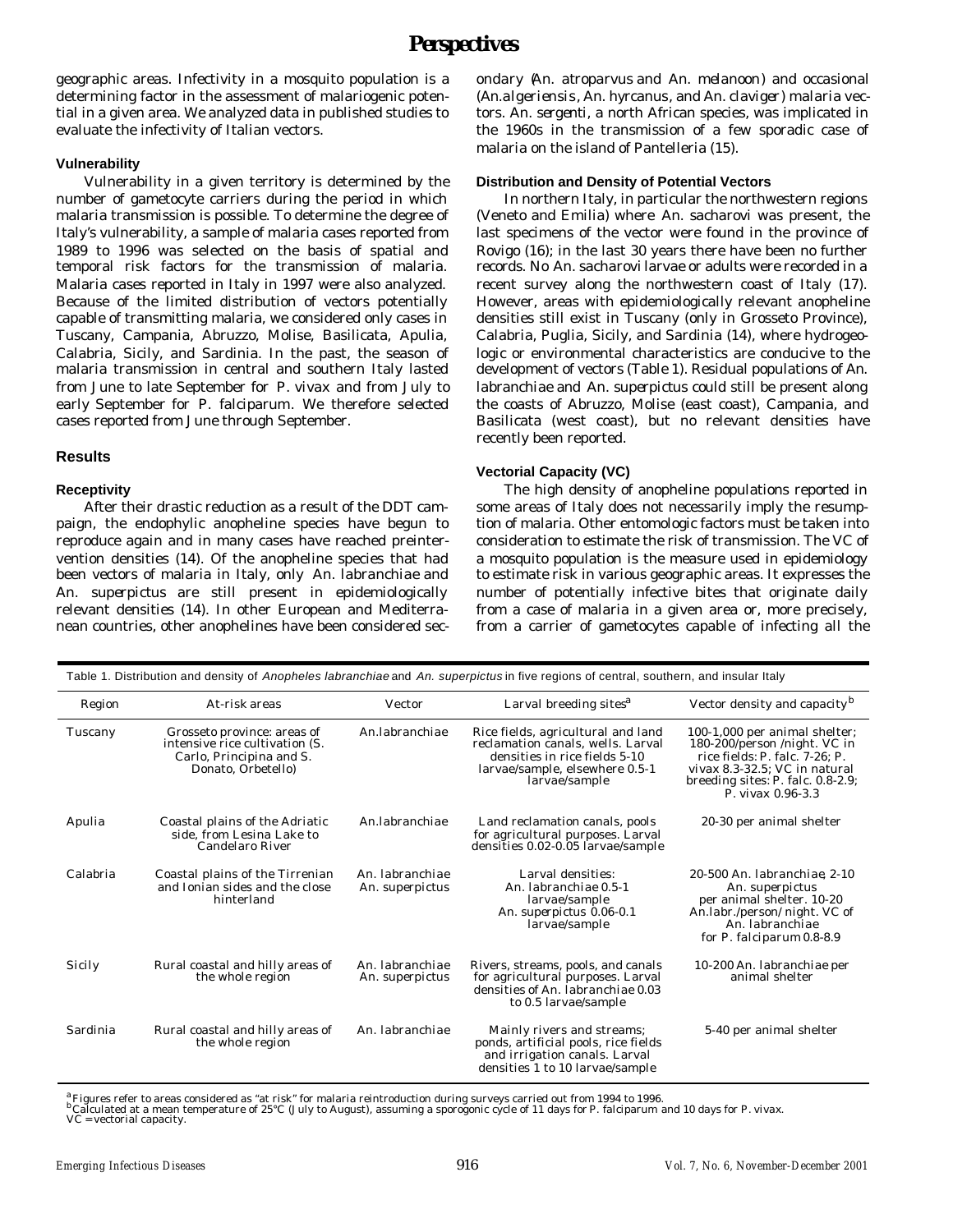receptive mosquitoes that feed on the carrier. VC is influenced by three factors: the anthropophily, longevity, and density of the vector. The few recent estimates of the VC of Italian anopheline populations have been limited to *An.labranchiae* (14,18). The first attempt was made in 1978 in Calabria: VC was reported as 0.82 to 8.9, with an average density of 16 bites per person per night (Coluzzi A. and M., unpub. data). In 1994, in a large area of rice cultivation in Tuscany (Grosseto Province), VC was very low in early July, constituting no real risk for malaria transmission (<0.01 for both *P. falciparum* and *P. vivax*). At the beginning and especially the end of August, VC was high (8 to 32.5), especially for *P. vivax* , which has a shorter sporogonic cycle than *P. falciparum* (VC 7 to 26). This high VC is undoubtedly influenced by the high number of bites per person per night (>200) reported in the area (14). In 1998 in the same province but in areas where only natural anopheline breeding sites are reported, we calculated the following VCs from mid-July through the end of August: *P. falciparum* 0.8 to 2.9 and *P. vivax* 0.96 to 3.3 (<10 bites/person/night) (18).

#### **Infectivity**

As *Plasmodium* species have long been eradicated in Italy, it is essential to determine whether local vectors are still sensitive to infection with *Plasmodium* from other areas where malaria is present. Few tests of infectivity have been carried out with potential Italian vectors. There are numerous difficulties in rearing mosquitoes of the *An. maculipennis* complex, obtaining blood with vital gametocytes, and setting up an efficient artificial system that anophelines bite. To resolve these technical difficulties, some samples of *An. atroparvus* and *An. labranchiae* were captured in Italy in the 1970s and transported on several occasions to Kenya, where they were induced to bite *P. falciparum* carriers (19,20). In none of the mosquitoes did the plasmodia carry out the entire cycle and reach the salivary glands. These susceptibility tests were, of course, carried out with an extremely low number of samples and are insufficient to confirm that Italian anopheline populations are entirely resistant to infection with African strains of *P. falciparum*. Nevertheless, data on the resistance of Italian anopheline populations to tropical African *P.falciparum* strains agree with other observations made in England (21) and Portugal (20) on local *An. atroparvus* populations.

Populations of *An. atroparvus* from the eastern Russian Federation were sensitive to *P. vivax* strains from Southeast Asia (22), and populations from Romania were successfully infected with *P. vivax* strains from Korea (23). The marked tendency of Italian populations of *An. atroparvus* to bite animals, together with susceptibility assays carried out so far (19), does not indicate that this species is a malaria vector in Italy. As for *An. labranchiae*, this particularly anthropophilic Mediterranean species can certainly transmit *P. vivax,* as shown by the 1971 epidemic in Corsica (24), the cases reported in Greece during 1975–76 (25), and the recent sporadic case in Grosseto Province (9). The susceptibility of *An.superpictus* to *P. falciparum* of African origin has not been tested, but this mosquito is probably sensitive, as it belongs to the subgenus *Cellia*, to which the principal African malaria vectors also belong.

### **Vulnerability**

Of 885 cases reported in 1997, only 88 (9.9% of the total) were reported from the nine regions at risk (Table 2). A total of 25 cases (2.8%) occurred during the season favorable to malaria transmission: 15 from *P. falciparum*, 9 from *P.vivax*, and 1 from *P. malariae*. Most of the patients (64%, n=16) lived in Tuscany. Considering that the highest anopheline mosquito densities were reported in this region, these results are cause for concern. On the other hand, the samples were quite small (16 patients) and other factors need to be considered. First is the number of patients who live in rural areas, since these are the only areas where the vector can come into contact with a gametocyte carrier. The analysis of samples shows that most of the 25 at-risk patients (72%, n=18) lived in an urban area. Another factor is the length of exposure of the malaria patients to mosquito bites during the disease or the length of their stay in a malaria-endemic area. In fact, all the patients received hospital care in urban areas, which would certainly limit mosquito-human contact. However, the factor that most affects a territory's vulnerability is the number of gametocyte carriers—the only persons who can infect mosquitoes—and the length of their potential exposure to mosquitoes. Of patients who lived in areas at risk and had contracted malaria during a period theoretically favorable to transmission, only eight became gametocyte carriers (six of them carriers of *P. vivax*). These carriers represent 0.7% of all malaria cases reported in Italy in 1997 and 4% of all the gametocyte carriers. In these patients, the average time between appearance of symptoms and malaria diagnosis (when therapy began) was 8.2 days, which is the period when patients could have been a source of infection for mosquitoes. The cases reported from 1989 to 1996 show similar results: of 5,012 cases, 522 (10.4%) occurred in central and southern Italy; only 184 of these occurred during high-risk months (June–September). Of 30 gametocyte carriers, 27 were of *P. vivax*, 2 of *P. falciparum*, and 1 of *P. ovale.*

## **Conclusion**

We investigated Italy's malariogenic potential and the possibility of a recurrence of transmission there. Our results indicate the following conclusions. First, some rural areas in central and southern Italy have high receptivity because of the presence of potential malaria vectors with VC. The figures for VC were obtained by collecting mosquitoes on persons exposed to mosquito bites without any protection (14). These data are purely theoretical, as it would be quite

| Table 2. Italy's vulnerability to malaria during the season favorable to malaria transmission (June to September) from 1989 to 1997 |                                     |                                                       |                                                                             |                                                     |                                                                            |  |  |  |  |
|-------------------------------------------------------------------------------------------------------------------------------------|-------------------------------------|-------------------------------------------------------|-----------------------------------------------------------------------------|-----------------------------------------------------|----------------------------------------------------------------------------|--|--|--|--|
| Year                                                                                                                                | Total<br>no. of<br>malaria<br>cases | No. of<br>cases in<br>at-risk<br>regions <sup>a</sup> | No. of<br>cases in<br>at-risk<br>regions<br>and<br>favora-<br>ble<br>season | Total<br>no. of<br>game-<br>tocyte<br>carrie<br>rs. | No. of<br>gameto-<br>cyte<br>carriers in<br>at-risk<br>areas and<br>season |  |  |  |  |
| 1989-<br>1996                                                                                                                       | 5012                                | 522                                                   | 184                                                                         | 646                                                 | 30                                                                         |  |  |  |  |
| 1997                                                                                                                                | 885                                 | 88                                                    | 25                                                                          | 148                                                 | 8                                                                          |  |  |  |  |

<sup>a</sup>Nine regions in central, southern, and insular Italy.